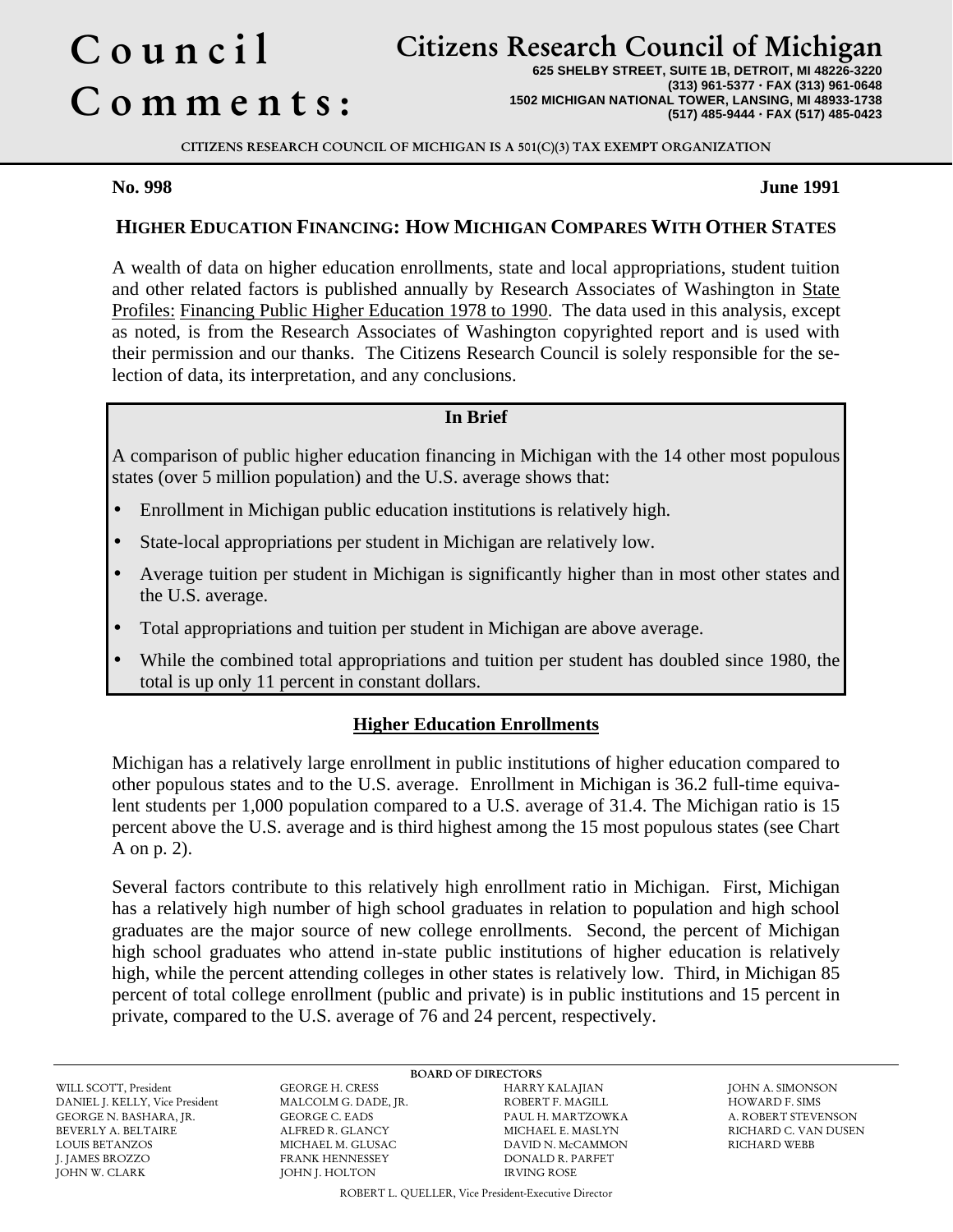The comparatively high ratio of enrollment in public higher education to population in Michigan occurs despite the fact that Michigan college tuition is relatively high (discussed later). The lowest public twoyear Michigan college tuition in Michigan is 38 percent above the U.S. average both in dollar amount (\$1,047) and as a percent of disposable personal income (7.43%). This data indicates the relative price accessibility of entrance to a state system of higher education.

#### State-Local Appropriations

Michigan ranks relatively low in total statelocal appropriations per student in public institutions of higher education. The comparative data on state-local appropriations for public higher education operations in-



clude only those state and local government appropriations for current operations of public institutions and exclude appropriations for capital outlays, research, agriculture, health care, medical schools, and auxiliary activities. The Michigan appropriation of \$4,086 per student in 1989-90 is seven percent below the U.S. average. Because of enrollment patterns in Michigan institutions (e.g., proportion in graduate, four-year and two-year institutions), if Michigan public support was at the national average, appropriations would be four percent above the U.S. average instead of



seven percent below.

Michigan ranks 29th among the 50 states and 11th among the 15 most populous states in state-local appropriations per student (Chart B). While Michigan has a relatively low appropriation per student, it has relatively high it has a relatively high appropriation per capita. Michigan has relatively high taxes per capita and the portion of those taxes allocated to public higher education operations (7.8%) is at the U.S. average. In appropriations for higher education per capita, Michigan is above the U.S. average by about \$100. However, as previously noted, Michigan also has a high ratio of students to population. The net result is that the Michigan appropriation for higher education per student is \$302 below the U.S. average.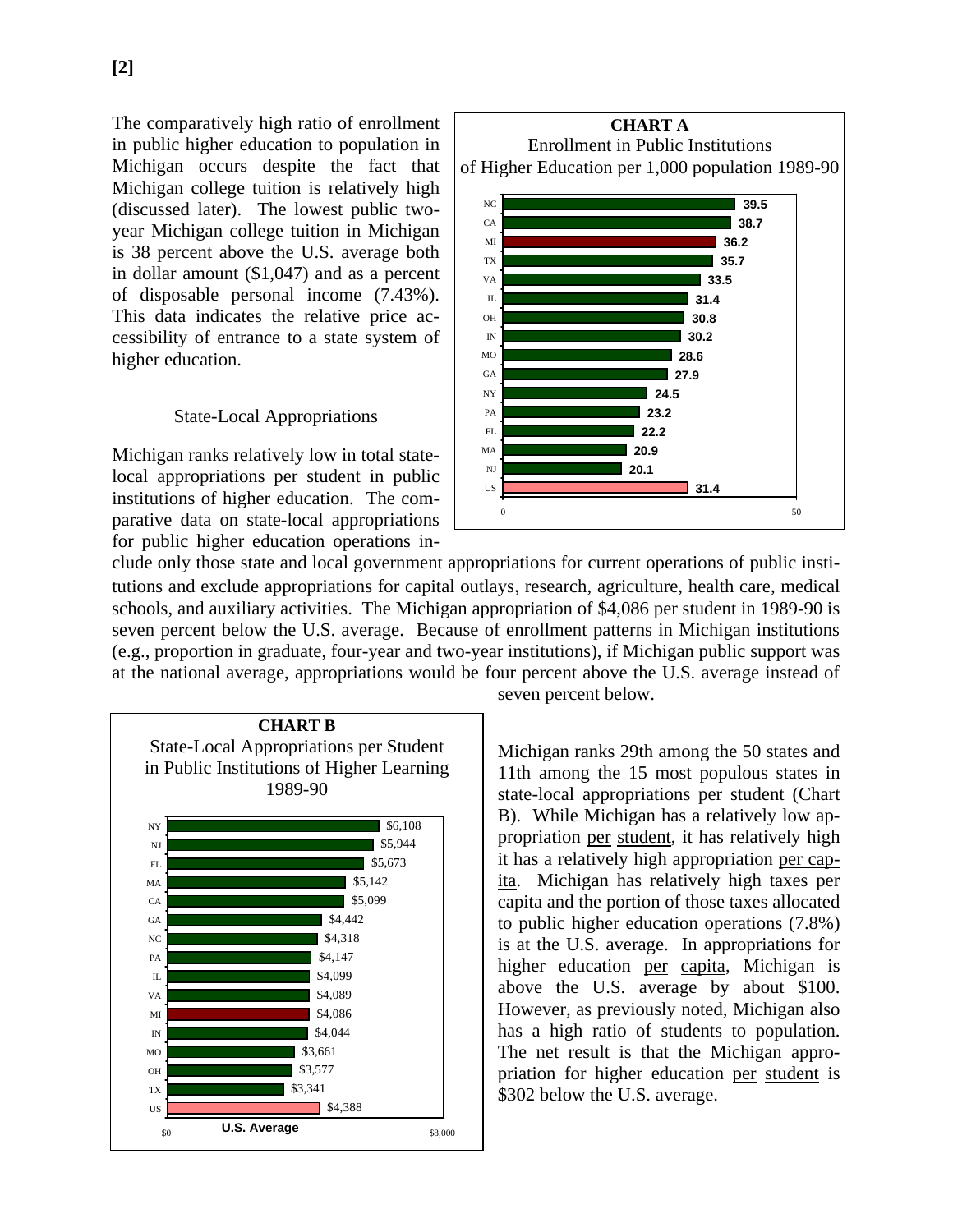#### Tuition Revenue for Higher Education

Average tuition per student in Michigan is high compared to other states and the U.S. average. The figures on tuition per student indicate the net tuition paid by a hypothetical average individual student including resident and non-resident and undergraduate and graduate students. Average tuition in Michigan of \$2,584 per student is 85 percent higher than the U.S. average of \$1,395. Tuition in Michigan ranks 5th highest among the 50 states and 2nd highest among the 15 most populous states (see Chart C). Average tuition per student in Michigan is 8.3 percent of personal disposable income per capita which is 86 percent higher than the U.S. average and fourth highest among the 50 states.



#### Total Appropriations and Tuition

The total of state-local appropriations and tuition per student in Michigan is relatively high. The Michigan amount of \$6,671 per student in 1989-90 is 15 percent above the U.S. average, and Michigan ranks 13th among the 50 states and 6th among the 15 most populous states (see Chart



D).

In Michigan, tuition represents a larger proportion of combined appropriations and tuition than in most other states. Tuition in Michigan is 38.7 percent of the total compared to 24.1 percent nationally. The tuition share in Michigan is 61 percent higher than the U.S. average. In a majority of the states (30) tuition represents between one-fifth and one-third of the total compared to 38.7 percent in Michigan. Michigan ranks seventh highest among the 50 states and second highest among the 15 most populous states in its reliance on tuition to support higher education.